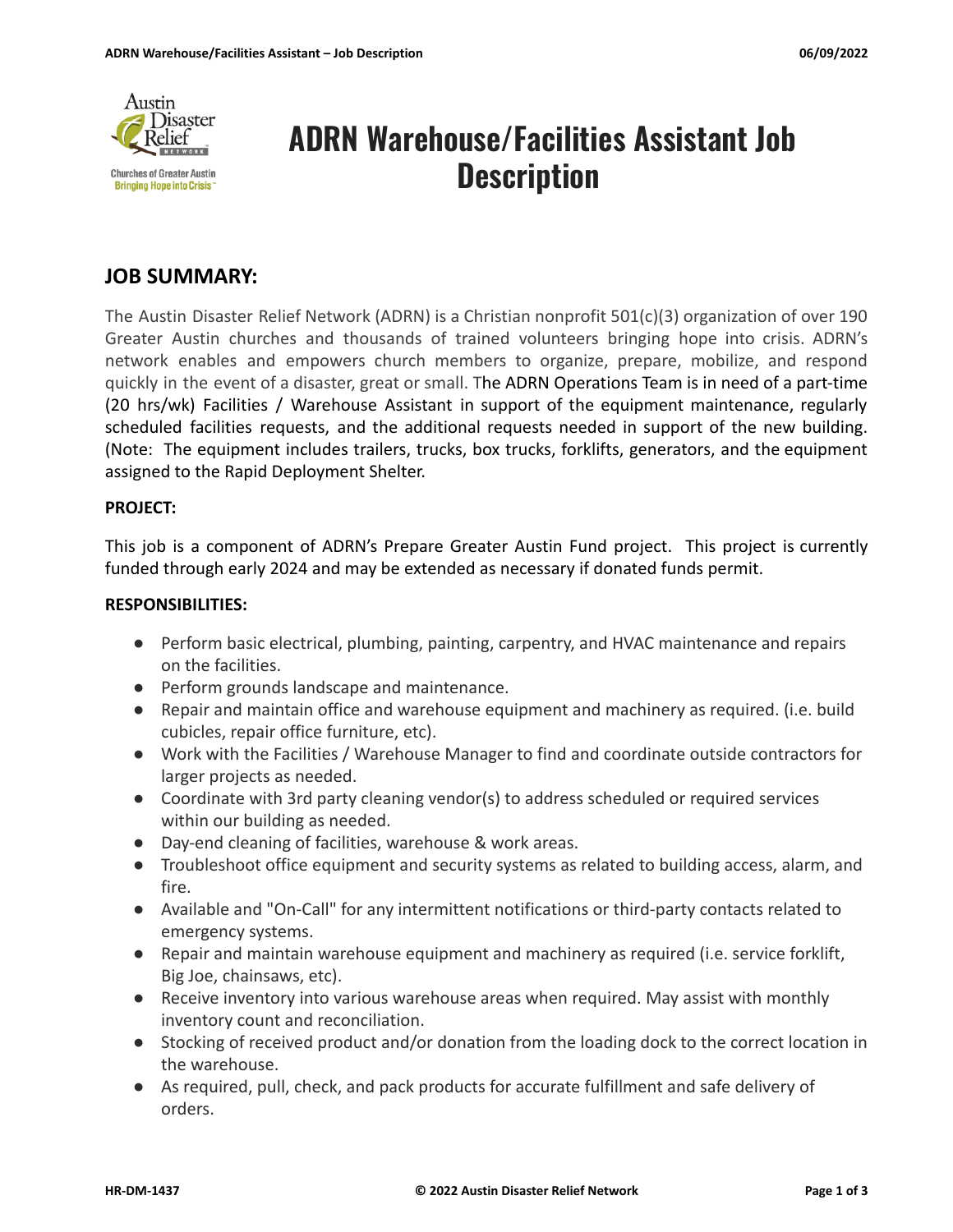● Help coordinate with outside contractors, and drivers from various delivery companies as required during disaster relief (e.g. prepare donated goods to disaster affected areas).

# **QUALIFICATIONS:**

- Background facilities maintenance and warehouse skills.
- Background in vehicle maintenance.
- Must be able to work independently and maintain a high level of productivity.
- Detail-oriented and problem-solving abilities.
- Strong interest in professional improvement.
- Good physical stamina and condition to allow for walking, bending, reaching, carrying, and other movements continuing throughout the workday. May be required to stand for long periods of time.

# **WORK ENVIRONMENT:**

- This is an onsite office-based position at ADRN HQ, with the ability to work from home up to 1 day per week with Warehouse/Facility Manager permission.
- The physical demands of the job are those typical of an office environment.
- Employees may be asked to participate in field response efforts when the organization is supporting active disaster responses.

#### **KEY EXPERIENCE:**

- Excellent interpersonal skills
- Resourceful and innovative problem-solving skills
- General building repair and maintenance knowledge

# **Organizational Expectations of Staff:**

- Handle all conflicts through biblical conflict resolution.
- Learn, understand and embrace ADRN culture, spiritual history, ADRN vision, and mission statements, and I AM Ready™ and Life-Sustaining Church™ programs.
- Seek God's face, read His Word, and be led by the Holy Spirit.
- Communicate clearly with peers, co-workers, and team members.
- Set the tone on reliability, attendance, high-performance standards, and what it means to be an I AM Ready™ Christian, emotionally, spiritually, and physically to all volunteers.
- Spend minimally one planned, full day per month away from the office, seeking God's face for direction, guidance, support, and relief for the role. Spend time in the word and prayer with God for spiritual instruction, growth, and rest.
- Attend all of ADRN's emotional, spiritual, and physical training to understand the depth of what ADRN offers churches and volunteers.
- Fulfill a minimum of 40 hours per week, during regular office hours. Additional hours will be expected from time to time, including during active disaster response efforts.
- Attend Thursday morning All Staff Prayer and All Staff Meetings at HOPE Prayer Center, as well as fulfill other staff expectations. Follow organizational policy, and procedures and practice our culture of honor with one another
- Willingness to accept our Statement of Faith